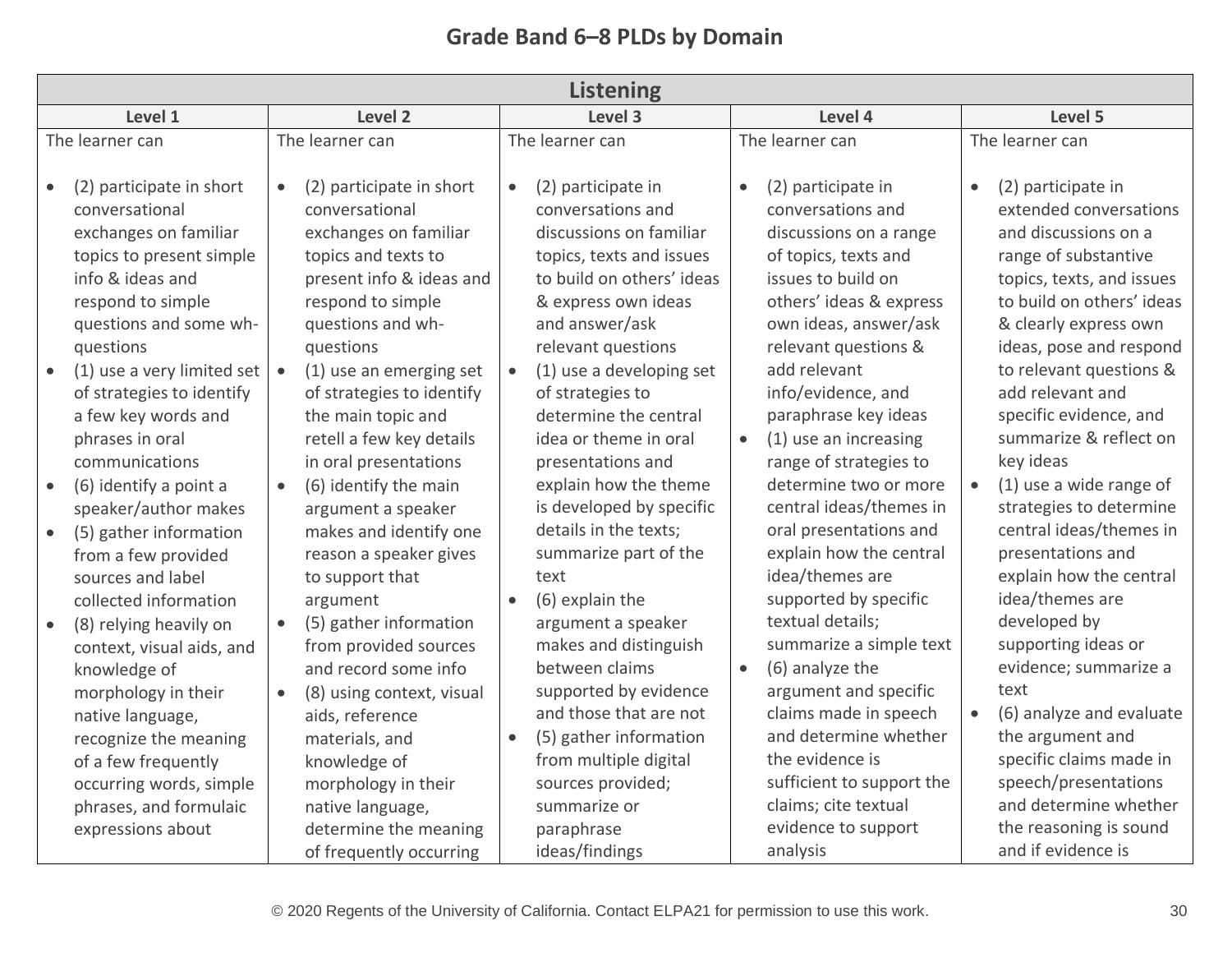| familiar topics,<br>experiences, or events | words, phrases, and<br>expressions about<br>familiar topics,<br>experiences, or events | (8) using context, some<br>$\bullet$<br>visual aids, reference<br>materials, and a<br>developing knowledge<br>of English morphology<br>(e.g., affixes and root<br>words), determine the<br>meaning of general<br>academic and content-<br>specific words and<br>phrases and frequently<br>occurring expressions<br>about familiar topics,<br>experiences, or events | (5) gather information<br>$\bullet$<br>from multiple sources<br>using search terms<br>effectively; quote or<br>paraphrase data &<br>conclusions<br>(8) using context,<br>$\bullet$<br>reference materials, and<br>an increasing<br>knowledge of English<br>morphology, determine<br>the meaning of general<br>academic and content-<br>specific words and<br>phrases, figurative<br>language, and a growing<br>number of idiomatic<br>expressions about a<br>variety of topics,<br>experiences, or events | sufficient; cite textual<br>evidence to support<br>analysis<br>(5) gather information<br>$\bullet$<br>from multiple sources<br>using search terms<br>effectively; (Grade 8)<br>evaluate the credibility<br>of each source; quote or<br>paraphrase data &<br>conclusions<br>(8) using context,<br>reference materials, and<br>consistent knowledge of<br>English morphology,<br>determine the meaning<br>of general academic and<br>content-specific words<br>and phrases, idiomatic<br>expressions, figurative<br>language (e.g.,<br>metaphor,<br>personification) about a<br>variety of topics,<br>experiences, or events |
|--------------------------------------------|----------------------------------------------------------------------------------------|---------------------------------------------------------------------------------------------------------------------------------------------------------------------------------------------------------------------------------------------------------------------------------------------------------------------------------------------------------------------|-----------------------------------------------------------------------------------------------------------------------------------------------------------------------------------------------------------------------------------------------------------------------------------------------------------------------------------------------------------------------------------------------------------------------------------------------------------------------------------------------------------|----------------------------------------------------------------------------------------------------------------------------------------------------------------------------------------------------------------------------------------------------------------------------------------------------------------------------------------------------------------------------------------------------------------------------------------------------------------------------------------------------------------------------------------------------------------------------------------------------------------------------|

| <b>Reading</b>                                                                                                                                             |                                                                                                                                                        |                                                                                                                                                                          |                                                                                                                                                                        |                                                                                                                                                                         |  |  |  |  |
|------------------------------------------------------------------------------------------------------------------------------------------------------------|--------------------------------------------------------------------------------------------------------------------------------------------------------|--------------------------------------------------------------------------------------------------------------------------------------------------------------------------|------------------------------------------------------------------------------------------------------------------------------------------------------------------------|-------------------------------------------------------------------------------------------------------------------------------------------------------------------------|--|--|--|--|
| Level 2<br>Level 1                                                                                                                                         |                                                                                                                                                        | Level 3                                                                                                                                                                  | Level 4                                                                                                                                                                | Level 5                                                                                                                                                                 |  |  |  |  |
| The learner can                                                                                                                                            | The learner can                                                                                                                                        | The learner can                                                                                                                                                          | The learner can                                                                                                                                                        | The learner can                                                                                                                                                         |  |  |  |  |
| (2) participate in short<br>conversational and<br>written exchanges on<br>familiar topics,<br>presenting simple<br>information and<br>responding to simple | (2) participate in short<br>conversational and<br>written exchanges on<br>familiar topics and texts<br>to present information<br>and ideas, respond to | (2) participate in<br>conversations,<br>discussions and written<br>exchanges on familiar<br>topics and texts to build<br>on the ideas of others<br>and express own ideas | (2) participate in<br>conversations,<br>discussions, and written<br>exchanges about a<br>variety of topics, texts<br>and issues to build on<br>the ideas of others and | (2) participate in<br>extended conversations,<br>discussions and written<br>exchanges about a<br>variety of topics, texts,<br>and issues using<br>relevant and specific |  |  |  |  |

© 2020 Regents of the University of California. Contact ELPA21 for permission to use this work. 31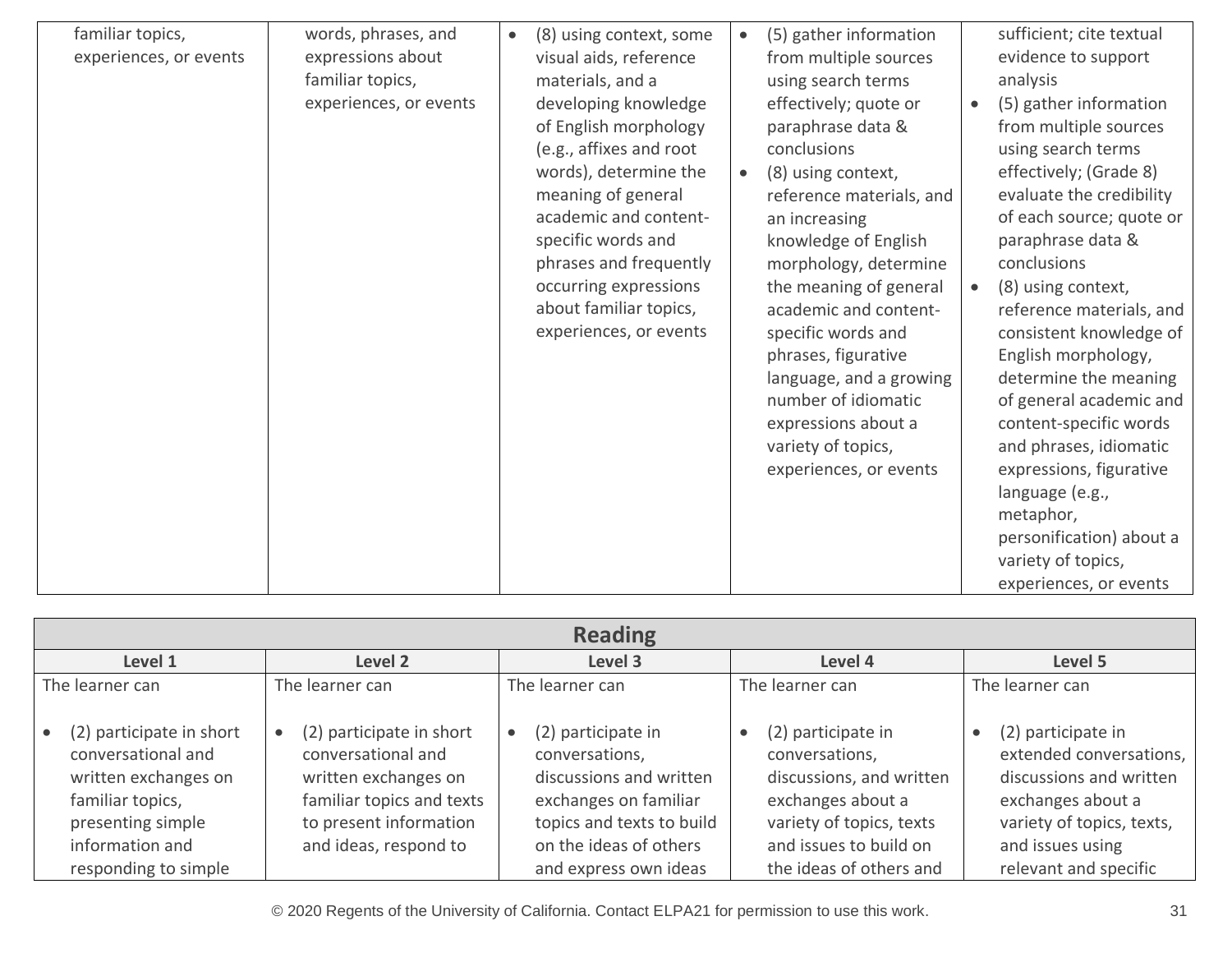|           | questions and some wh-<br>questions<br>(1) use a very limited set<br>of strategies to identify                                                                                                                                                                                                                                                                                       |                                                               | simple questions and<br>wh-questions<br>(1) use an emerging set<br>of strategies to identify                                                                                                                                                                                                                                                                                                                                                                                                                                                    |                                                  | and ask and answer<br>relevant questions, and<br>add relevant<br>information                                                                                                                                                                                                                                                                                                                                                                                                                                                                                                                                                                                      |           | express own ideas, ask<br>and answer relevant<br>questions, and add<br>relevant information                                                                                                                                                                                                                                                                                                                                                                                                                                                                                                                                                                               | evidence to build on the<br>ideas of others and<br>clearly express own<br>ideas, pose and respond                                                                                                                                                                                                                                                                                                                                                                                                                                                                                                                                                                               |
|-----------|--------------------------------------------------------------------------------------------------------------------------------------------------------------------------------------------------------------------------------------------------------------------------------------------------------------------------------------------------------------------------------------|---------------------------------------------------------------|-------------------------------------------------------------------------------------------------------------------------------------------------------------------------------------------------------------------------------------------------------------------------------------------------------------------------------------------------------------------------------------------------------------------------------------------------------------------------------------------------------------------------------------------------|--------------------------------------------------|-------------------------------------------------------------------------------------------------------------------------------------------------------------------------------------------------------------------------------------------------------------------------------------------------------------------------------------------------------------------------------------------------------------------------------------------------------------------------------------------------------------------------------------------------------------------------------------------------------------------------------------------------------------------|-----------|---------------------------------------------------------------------------------------------------------------------------------------------------------------------------------------------------------------------------------------------------------------------------------------------------------------------------------------------------------------------------------------------------------------------------------------------------------------------------------------------------------------------------------------------------------------------------------------------------------------------------------------------------------------------------|---------------------------------------------------------------------------------------------------------------------------------------------------------------------------------------------------------------------------------------------------------------------------------------------------------------------------------------------------------------------------------------------------------------------------------------------------------------------------------------------------------------------------------------------------------------------------------------------------------------------------------------------------------------------------------|
| $\bullet$ | a few key words and<br>phrases in simple text<br>(6) identify a point an<br>author makes<br>(5) gather information<br>from a few provided<br>sources and label<br>collected information<br>(8) use context, visual<br>aids and knowledge of<br>morphology in native<br>language to recognize<br>the meaning of a few<br>frequently occurring<br>words and simple<br>phrases in texts | $\bullet$<br>$\bullet$<br>$\bullet$<br>$\bullet$<br>$\bullet$ | the main topic in simple<br>written texts<br>and retell a few key<br>details<br>(6) identify the main<br>argument an author<br>makes and identify one<br>reason an author or<br>speaker gives to support<br>that argument<br>(5) gather information<br>from provided sources<br>(5) record some data<br>and information<br>(8) use context, visual<br>aids, reference<br>materials, and a<br>knowledge of<br>morphology in native<br>language to determine<br>meaning of frequently<br>occurring words,<br>phrases, and<br>expressions in texts | $\bullet$<br>$\bullet$<br>$\bullet$<br>$\bullet$ | (1) use a developing set<br>of strategies to<br>determine the central<br>idea or theme in simple<br>written text & explain<br>how the theme is<br>supported by specific<br>details; summarize part<br>of the text<br>(6) explain the argument<br>an author makes and<br>distinguish between<br>claims that are<br>supported by reasons<br>and evidence and those<br>that are not<br>(5) gather information<br>from multiple print and<br>digital sources provided<br>(1) summarize or<br>paraphrase, citing<br>sources<br>(8) use context, visual<br>aids, reference<br>materials, and a<br>developing knowledge<br>of English morphology<br>to determine meaning | $\bullet$ | and evidence, and<br>paraphrase key ideas<br>(1) use an increasing<br>range of strategies to<br>determine two or more<br>central ideas or themes<br>in written text & explain<br>how the central<br>ideas/themes are<br>supported by specific<br>textual details;<br>summarize a simple text<br>(6) analyze argument<br>and specific claims<br>made in texts &<br>determine if the<br>evidence is sufficient to<br>support claims; cite<br>textual evidence to<br>support analysis using<br>standard format<br>(5) gather information<br>from multiple print and<br>digital sources; quote or<br>paraphrase data and<br>conclusions as<br>appropriate<br>(8) use context, | to relevant questions,<br>analyzing and evaluating<br>arguments and claims,<br>and determine whether<br>reasoning and evidence<br>in texts are sufficient<br>(1) use a wide range of<br>strategies to determine<br>central ideas or themes<br>in written text & explain<br>how the central<br>ideas/themes are<br>developed by<br>supporting<br>ideas/evidence;<br>summarize a text<br>(6) analyze & evaluate<br>argument and specific<br>claims made in texts and<br>determine if the<br>evidence is sound &<br>sufficient to support<br>claims; cite textual<br>evidence to support<br>analysis using standard<br>format<br>(5) gather information<br>from multiple print and |
|           |                                                                                                                                                                                                                                                                                                                                                                                      |                                                               |                                                                                                                                                                                                                                                                                                                                                                                                                                                                                                                                                 |                                                  | of words, phrases, and<br>frequently occurring<br>expressions in texts                                                                                                                                                                                                                                                                                                                                                                                                                                                                                                                                                                                            |           | reference materials and<br>knowledge of English<br>morphology to<br>determine meanings of<br>words, phrases, and                                                                                                                                                                                                                                                                                                                                                                                                                                                                                                                                                          | digital sources; cite<br>textual evidence and<br>sources using standard<br>format                                                                                                                                                                                                                                                                                                                                                                                                                                                                                                                                                                                               |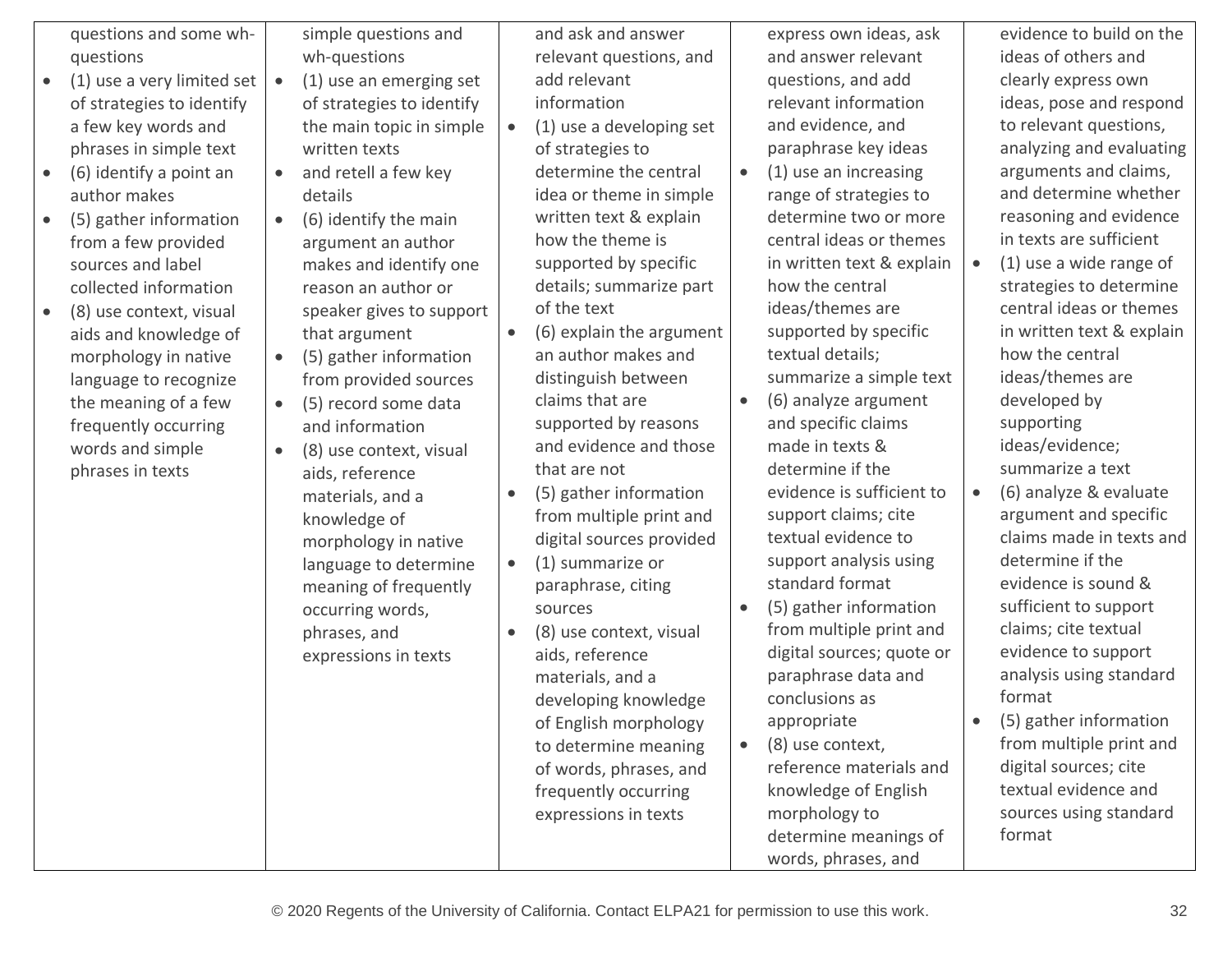|  | some idiomatic<br>expressions in texts | $\bullet$ | (5) quote or paraphrase<br>data and conclusions as<br>appropriate                                                                                                                     |
|--|----------------------------------------|-----------|---------------------------------------------------------------------------------------------------------------------------------------------------------------------------------------|
|  |                                        | $\bullet$ | (2) summarize and<br>reflect on key ideas<br>expressed                                                                                                                                |
|  |                                        | $\bullet$ | (8) use context,<br>reference materials and<br>knowledge of English<br>morphology to<br>determine meanings of<br>words, phrases,<br>idiomatic expressions,<br>and figurative language |
|  |                                        |           | in texts                                                                                                                                                                              |

| <b>Writing</b>                                                                                                                                                                                                                                                                                                                                                                                                                           |                                                                                                                                                                                                                                                                                                                                                                        |                                                                                                                                                                                                                                                                                                                                                                                                                             |                                                                                                                                                                                                                                                                                                                                                                                                 |                                                                                                                                                                                                                                                                                                                                                                     |  |  |  |  |
|------------------------------------------------------------------------------------------------------------------------------------------------------------------------------------------------------------------------------------------------------------------------------------------------------------------------------------------------------------------------------------------------------------------------------------------|------------------------------------------------------------------------------------------------------------------------------------------------------------------------------------------------------------------------------------------------------------------------------------------------------------------------------------------------------------------------|-----------------------------------------------------------------------------------------------------------------------------------------------------------------------------------------------------------------------------------------------------------------------------------------------------------------------------------------------------------------------------------------------------------------------------|-------------------------------------------------------------------------------------------------------------------------------------------------------------------------------------------------------------------------------------------------------------------------------------------------------------------------------------------------------------------------------------------------|---------------------------------------------------------------------------------------------------------------------------------------------------------------------------------------------------------------------------------------------------------------------------------------------------------------------------------------------------------------------|--|--|--|--|
| Level 1                                                                                                                                                                                                                                                                                                                                                                                                                                  | Level <sub>2</sub>                                                                                                                                                                                                                                                                                                                                                     | Level 3                                                                                                                                                                                                                                                                                                                                                                                                                     | Level 4                                                                                                                                                                                                                                                                                                                                                                                         | Level 5                                                                                                                                                                                                                                                                                                                                                             |  |  |  |  |
| The learner can                                                                                                                                                                                                                                                                                                                                                                                                                          | The learner can                                                                                                                                                                                                                                                                                                                                                        | The learner can                                                                                                                                                                                                                                                                                                                                                                                                             | The learner can                                                                                                                                                                                                                                                                                                                                                                                 | The learner can                                                                                                                                                                                                                                                                                                                                                     |  |  |  |  |
| (2) participate in short<br>$\bullet$<br>written exchanges on<br>familiar topics, texts,<br>and experiences,<br>presenting simple and<br>clear information;<br>respond to simple<br>questions and some wh-<br>questions<br>(4) express an opinion<br>$\bullet$<br>about a familiar topic<br>(6) identify a main point<br>$\bullet$<br>that an author or<br>speaker makes<br>(5) gather information<br>$\bullet$<br>from provided sources | (2) participate in short<br>written exchange on<br>familiar topics, texts,<br>experiences or events,<br>presenting ideas and<br>information; respond to<br>simple questions and<br>wh-questions<br>(4) construct a written<br>claim about a familiar<br>topic and give a reason<br>of support<br>(6) identify the main<br>point and one reason an<br>author or speaker | (2) participate in written<br>$\bullet$<br>exchanges on familiar<br>topics and texts, adding<br>relevant information;<br>introduce the topic and<br>provide a concluding<br>statement; respond to<br>questions<br>(4) construct written<br>$\bullet$<br>claims and express<br>opinions about familiar<br>topics and provide<br>several supporting<br>reasons or facts in a<br>logical order with a<br>beginning, middle and | (2) participate in written<br>exchanges of<br>information, ideas and<br>analyses by expressing<br>own ideas and<br>paraphrase key ideas on<br>a wide variety of topics,<br>texts and issues;<br>introduce topic and<br>provide conclusion; ask<br>and answer relevant<br>questions<br>(4) construct written<br>$\bullet$<br>claims about familiar<br>topics and texts and<br>develop texts with | (2) participate in<br>extended written<br>exchanges of<br>information, ideas and<br>analyses on a variety of<br>topics, texts, and issues<br>using relevant details<br>and a wide variety of<br>academic and content-<br>specific words to<br>express ideas and<br>paraphrase and<br>summarize info;<br>effective use of<br>introduction and<br>conclusion; ask and |  |  |  |  |
|                                                                                                                                                                                                                                                                                                                                                                                                                                          |                                                                                                                                                                                                                                                                                                                                                                        | end; develop texts with                                                                                                                                                                                                                                                                                                                                                                                                     | sufficient supporting                                                                                                                                                                                                                                                                                                                                                                           |                                                                                                                                                                                                                                                                                                                                                                     |  |  |  |  |